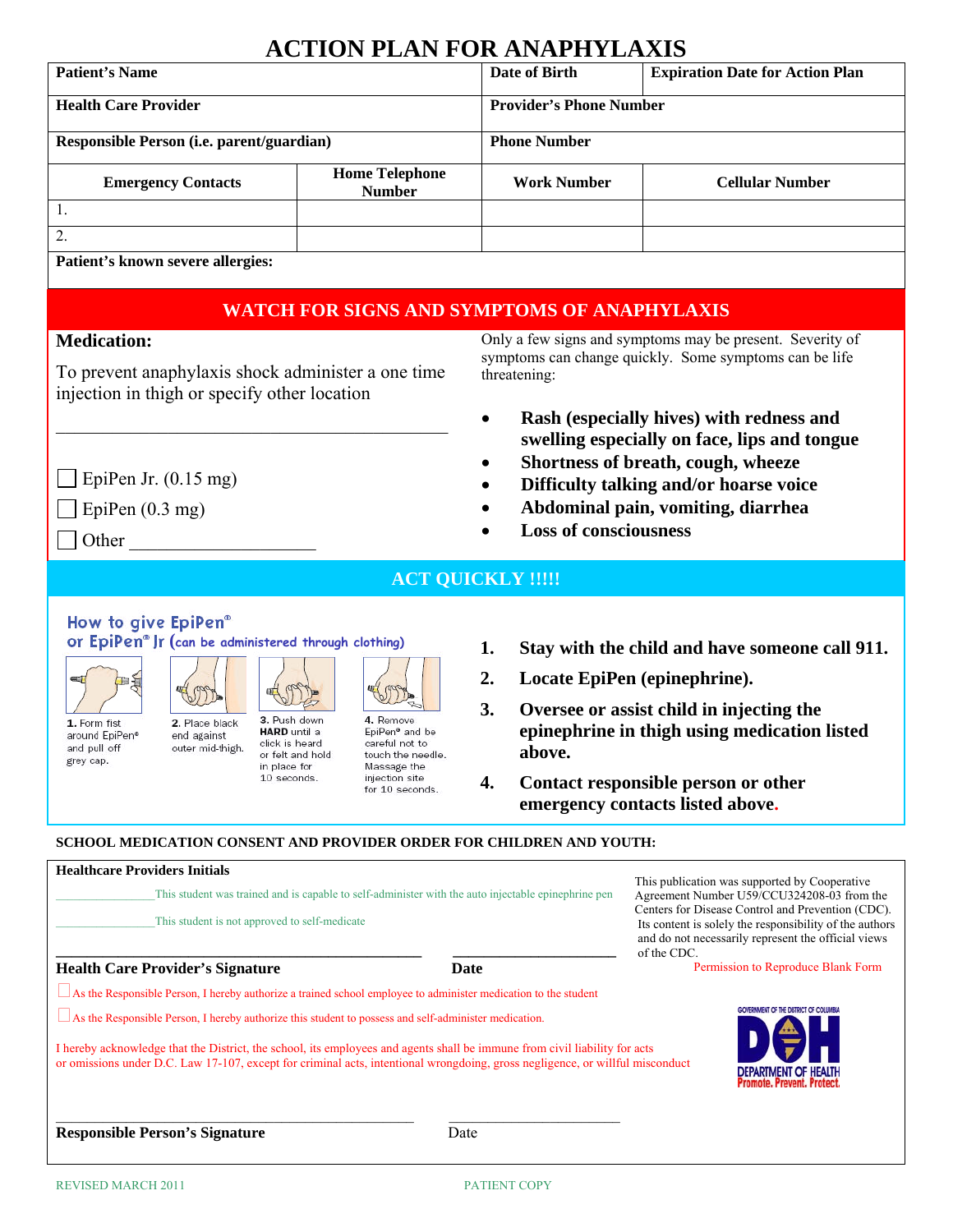# **ACTION PLAN FOR ANAPHYLAXIS**

| <b>Patient's Name</b>                     |                                        | Date of Birth                  | <b>Expiration Date for Action Plan</b> |
|-------------------------------------------|----------------------------------------|--------------------------------|----------------------------------------|
| <b>Health Care Provider</b>               |                                        | <b>Provider's Phone Number</b> |                                        |
| Responsible Person (i.e. parent/guardian) |                                        | <b>Phone Number</b>            |                                        |
| <b>Emergency Contacts</b>                 | <b>Home Telephone</b><br><b>Number</b> | <b>Work Number</b>             | <b>Cellular Number</b>                 |
|                                           |                                        |                                |                                        |
| 2.                                        |                                        |                                |                                        |
| Patient's known severe allergies.         |                                        |                                |                                        |

#### **Patient's known severe allergies:**

## **WATCH FOR SIGNS AND SYMPTOMS OF ANAPHYLAXIS**

#### **Medication:**

To prevent anaphylaxis shock administer a one time injection in thigh or specify other location

 $\mathcal{L}_\text{max}$ 

Only a few signs and symptoms may be present. Severity of symptoms can change quickly. Some symptoms can be life threatening:

- **Rash (especially hives) with redness and swelling especially on face, lips and tongue**
- **Shortness of breath, cough, wheeze**
- **Difficulty talking and/or hoarse voice**
- **Abdominal pain, vomiting, diarrhea**
- **Loss of consciousness**
- EpiPen Jr.  $(0.15 \text{ mg})$
- $\Box$  EpiPen (0.3 mg)

 $\Box$  Other

**ACT QUICKLY!!!!!** 

## How to give EpiPen® **(can be administered through clothing)**



1. Form fist around EpiPen® and pull off grey cap.



click is heard or felt and hold in place for 10 seconds.

4. Remove EpiPen<sup>®</sup> and be careful not to touch the needle. Massage the injection site for 10 seconds.

595

- **1. Stay with the child and have someone call 911.**
- **2. Locate EpiPen (epinephrine).**
- **3. Oversee or assist child in injecting the epinephrine in thigh using medication listed above.**
- **4. Contact responsible person or other emergency contacts listed above.**

#### **SCHOOL MEDICATION CONSENT AND PROVIDER ORDER FOR CHILDREN AND YOUTH:**

| <b>Healthcare Providers Initials</b><br>This student was trained and is capable to self-administer with the auto injectable epinephrine pen<br>This student is not approved to self-medicate                                                                                                                                                                                                                                                                                                   |      | This publication was supported by Cooperative<br>Agreement Number U59/CCU324208-03 from the<br>Centers for Disease Control and Prevention (CDC).<br>Its content is solely the responsibility of the authors<br>and do not necessarily represent the official views<br>of the CDC. |
|------------------------------------------------------------------------------------------------------------------------------------------------------------------------------------------------------------------------------------------------------------------------------------------------------------------------------------------------------------------------------------------------------------------------------------------------------------------------------------------------|------|-----------------------------------------------------------------------------------------------------------------------------------------------------------------------------------------------------------------------------------------------------------------------------------|
| <b>Health Care Provider's Signature</b>                                                                                                                                                                                                                                                                                                                                                                                                                                                        | Date | Permission to Reproduce Blank Form                                                                                                                                                                                                                                                |
| As the Responsible Person, I hereby authorize a trained school employee to administer medication to the student<br>$\Box$ As the Responsible Person, I hereby authorize this student to possess and self-administer medication.<br>I hereby acknowledge that the District, the school, its employees and agents shall be immune from civil liability for acts<br>or omissions under D.C. Law 17-107, except for criminal acts, intentional wrongdoing, gross negligence, or willful misconduct |      | GOVERNMENT OF THE DISTRICT OF COLUMBIA<br><b>DEPARTMENT OF HEALTH</b><br><b>Promote, Prevent, Protect.</b>                                                                                                                                                                        |
| <b>Responsible Person's Signature</b>                                                                                                                                                                                                                                                                                                                                                                                                                                                          | Date |                                                                                                                                                                                                                                                                                   |